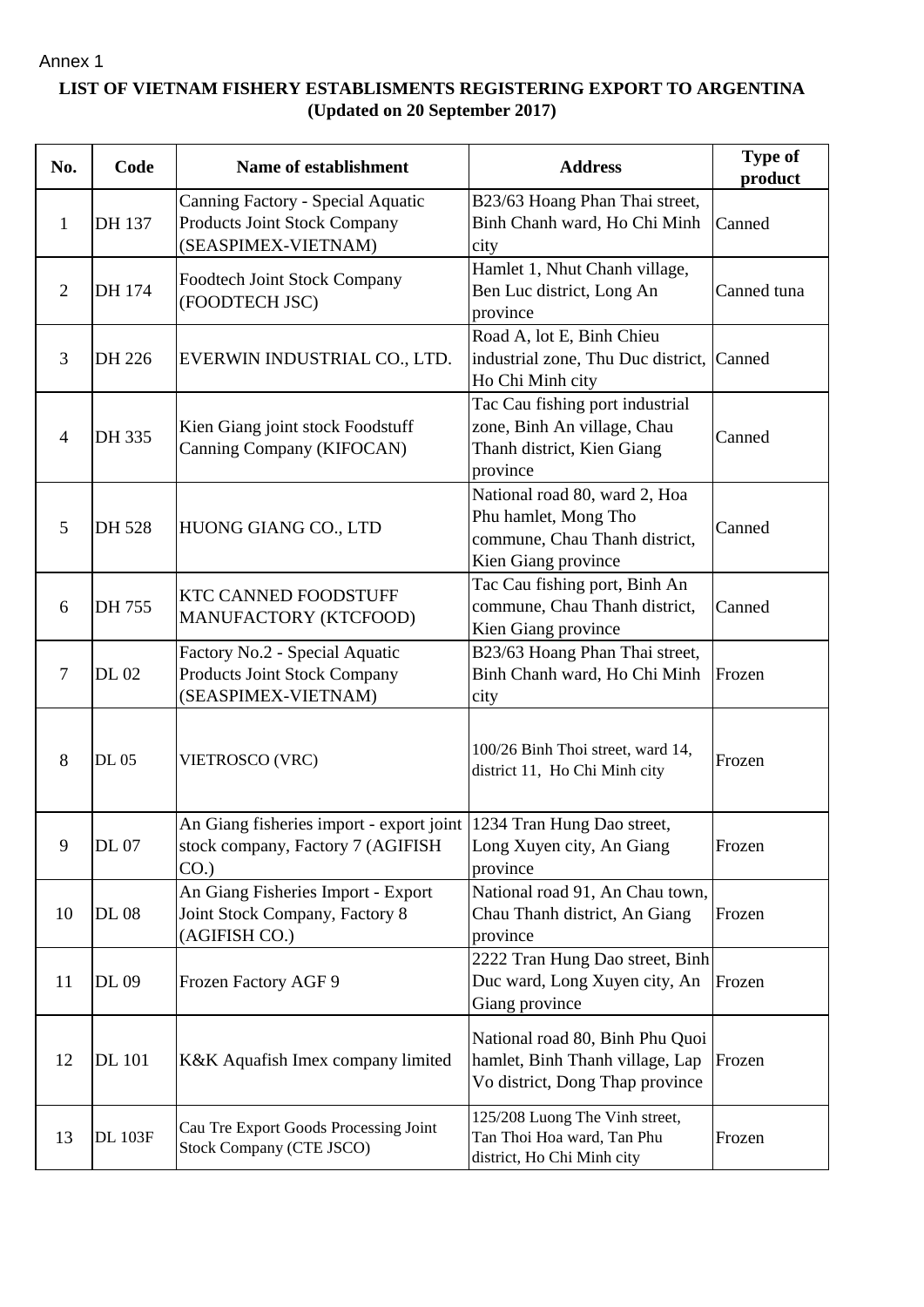| 14 | <b>DL</b> 110 | Kien Giang KISIMEX Factory - Kien<br><b>Giang Seaproduct Corporation</b><br>(KISIMEX) | 62 Ngo Thoi Nhiem street, 7th<br>quarter, An Binh ward, Rach Gia Frozen<br>city, Kien Giang province             |        |
|----|---------------|---------------------------------------------------------------------------------------|------------------------------------------------------------------------------------------------------------------|--------|
| 15 | DL 116        | Nhat Duc Company Limited (Nhat Duc<br>Co., Ltd.)                                      | 234 National road 1A, Dinh<br>Binh village, Ca Mau city, Ca<br>Mau province                                      | Frozen |
| 16 | <b>DL</b> 118 | SEAPRIMEXCO VIET NAM, New<br>seaproducts processing factory FNF<br>(SEAPRIMEXCO)      | No. 8 Cao thang street, ward 8,<br>Ca Mau city, Ca Mau province                                                  | Frozen |
| 17 | <b>DL</b> 12  | Song Huong Import Export Seafood<br>Company (Soseafood)                               | 165 Nguyen Sinh Cung street,<br>Phu Thuong commune, Phu<br>Vang district,, Thua Thien Hue<br>province.           | Frozen |
| 18 | <b>DL</b> 120 | An Hoa KiSiMex Factory                                                                | 13 Ngo Thoi Nhiem street, An Binh<br>ward, Rach Gia city, Kien Giang<br>province                                 | Frozen |
| 19 | <b>DL</b> 121 | Ngoc Ha Company Ltd. Food<br>Processing and Trading                                   | Hoi hamlet, Kim Son village,<br>Chau Thanh district, Tien Giang<br>province                                      | Frozen |
| 20 | <b>DL</b> 123 | HAI THANH CO., LTD                                                                    | Tho Quang seaproducts service<br>industrial zone, Tho Quang<br>ward, Son Tra district, Da Nang<br>city, Viet Nam | Frozen |
| 21 | DL 126        | <b>HUNGCA CO</b>                                                                      | Thanh Binh industrial zone,<br>National road 30, Thanh Binh<br>district, Dong Thap province.                     | Frozen |
| 22 | DL 134        | Can Tho Import Export fishery limited<br>company (CAFISH VIETNAM)                     | Lot 4, Tra Noc industrial zone,<br>Binh Thuy district, Can Tho city                                              | Frozen |
| 23 | <b>DL</b> 14  | Southern Fishery Industries Company<br>Ltd. (SOUTHVINA)                               | Lot 2.14, Tra Noc industrial pack $\left  \text{Frozen} \right $<br>2, O Mon district, Can Tho city              |        |
| 24 | DL 142        | <b>Aquatic Products Trading and Service</b><br>Center                                 | 157 Hung Phu street, precinct 8,<br>district 8, Ho Chi Minh city                                                 | Frozen |
| 25 | DL 144        | Rach Gia KiSiMex Factory                                                              | Minh Phong hamlet, Binh An<br>village, Chau Thanh district, Kien<br>Giang province                               | Frozen |
| 26 | DL 145        | Minh Phu Seafood Joint - Stock<br>Company (Minh Phu Seafood Corp.)                    | Industrial zone ward 8, Ca Mau<br>City, Ca Mau province                                                          | Frozen |
| 27 | DL 147        | Vinh Hoan CORPORATION (VINH<br>HOAN CORP).                                            | 1645, national road 30, ward 11,<br>Cao Lanh city, Dong Thap province                                            | Frozen |
| 28 | <b>DL</b> 15  | Bien Dong Seafood Co., Ltd.                                                           | Lot II, 18B1-18B2, Tra Noc 2<br>industrial zone, Phuoc Thoi ward, O Frozen<br>Mon district, Can Tho city         |        |
| 29 | DL 151        | Song Hau Food processing Joint Stock<br>Corporation (SOHAFOOD CORP)                   | Hamlet 1, Thoi Hung commune,<br>Co Do district, Can Tho city                                                     | Frozen |
| 30 | DL 152        | Nam Viet Fish Freezing Factory- Nam<br>Viet Corporation                               | My Quy industrial zone, My Quy<br>ward, Long Xuyen city, An<br>Giang province                                    | Frozen |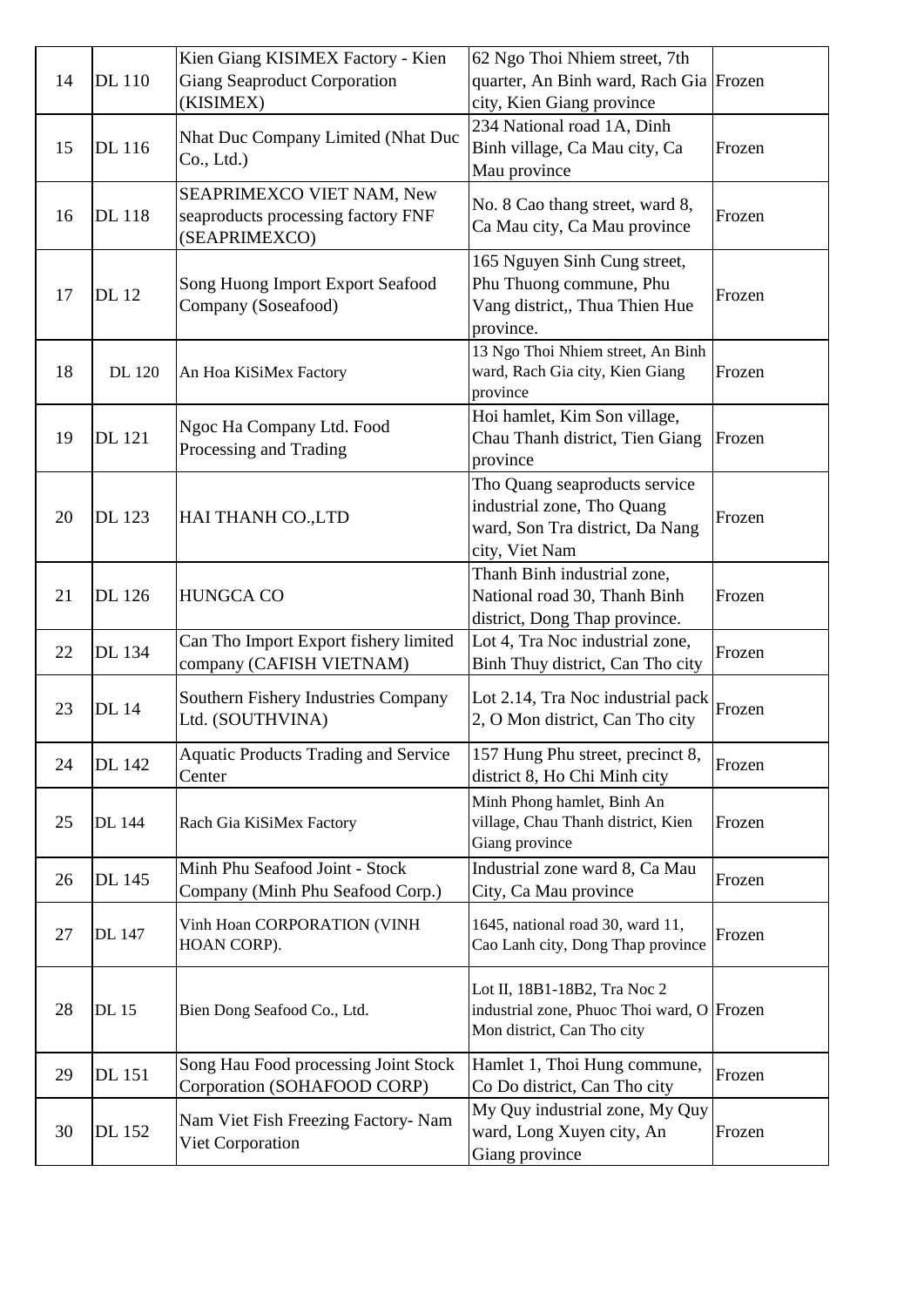| 31 | DL 153        | Thong Thuan Cam Ranh Seafood Joint<br><b>Stock Company - Factory 1</b>                                                     | Lot A 12-13, Suoi dau industrial<br>zone, Cam Lam district, Khanh<br>Hoa province                         | Frozen |
|----|---------------|----------------------------------------------------------------------------------------------------------------------------|-----------------------------------------------------------------------------------------------------------|--------|
| 32 | <b>DL</b> 16  | <b>SEAPRODEX - FACTORY 16</b>                                                                                              | 04 Phan Chu trinh street, Qui<br>Nhon city, Binh Dinh province                                            | Frozen |
| 33 | DL 166        | Kien Luong Seafood Corporation                                                                                             | Ba hon hamlet, Kien Luong<br>town, Kien Luong district, Kien<br>Giang province                            | Frozen |
| 34 | DL 167        | TRUNG SON CORP.                                                                                                            | Lot 2, Song Hanh street, Tan Tao<br>industrial zone, Binh Tan<br>district, Ho Chi Minh city               | Frozen |
| 35 | <b>DL17</b>   | <b>Nhatrang Seaproduct Company</b><br>(Nhatrang Seafoods) - Nhatrang<br>Seafoods - F.17                                    | 58 b Hai Thang Tu Str.-Vinh<br>Hai - Nha Trang City - Khanh<br><b>Hoa Province</b>                        | Frozen |
| 36 | <b>DL</b> 178 | CaMau Seafood Factory No.4<br>(CAMIMEX)                                                                                    | 224 Cao Thang, Precinct 8, Ca<br>Mau city, Ca Mau province.                                               | Frozen |
| 37 | <b>DL18</b>   | <b>Indian Ocean One Member Company</b><br>Limited - Indian Ocean seafood<br>freezing Factory N.V                           | Industrial zone, Thoi Thuan<br>ward, Thot Not district, Can Tho<br>city.                                  | Frozen |
| 38 | <b>DL</b> 180 | Phu Tan seafood export processing<br>factory (PHUTANEXCO)                                                                  | Cai Doi Vam town, Phu Tan<br>district, Ca Mau province                                                    | Frozen |
| 39 | <b>DL</b> 181 | Phuong Nam Foodstuff Corporation<br>(PHUONG NAM FOODSTUFF<br>CORP)                                                         | Km 2127, national road 1A,<br>ward 7, Soc Trang city, Soc<br>Trang province                               | Frozen |
| 40 | <b>DL</b> 183 | Mekong fisheries joint stock company<br>(MEKONGFISH CO.)                                                                   | Tra Noc industrial zone, Binh<br>Thuy district, Can Tho city                                              | Frozen |
| 41 | DL 184        | <b>AFIEX Seafood Industry, An Giang</b><br><b>AFIEX Joint Stock Company</b>                                                | National road 91, Vinh Thanh<br>Trung ward, Chau Phu district,<br>An Giang province                       | Frozen |
| 42 | DL 185        | Thuan Hung Fisheries Company<br>(THUFICO)                                                                                  | $Km 2078+300$ , national road I,<br>Ba Lang ward, Cai Rang district, Frozen<br>Can Tho city               |        |
| 43 | <b>DL</b> 186 | Vietnam fish - one Co., Ltd.                                                                                               | Km 2087+500 national road 1,<br>Long Thanh industrial zone,<br>Phung Hiep district, Hau Giang<br>province | Frozen |
| 44 | <b>DL</b> 189 | Investment commerce fisheries<br>corporation - INCOMFISH<br>Corporation, Seafood and foodstuff<br>processing Factory No. 2 | A 77/I, road No 7, Vinh Loc<br>Industrial zone, Binh Tan<br>district, Ho Chi Minh city.                   | Frozen |
| 45 | DL 191        | KHANH HOA SEAFOODS<br>EXPORTING COMPANY, LTD.<br>(KHASPEXCO)                                                               | No. 10 Vo Thi Sau Street, Phuoc<br>Long Ward, Nha Trang City,<br>Khanh Hoa Province                       | Frozen |
| 46 | <b>DL</b> 193 | VIET NHAT FACTOTY (VNF)                                                                                                    | C34/I, 2G street, Vinh Loc<br>industrial park, Binh Chanh<br>district, Ho Chi Minh city                   | Frozen |
| 47 | DL 196        | Seaprimexco Viet Nam, New<br>seaproducts processing factory - FNF 2<br>(SEAPRIMEXCO)                                       | 8 Cao Thang street, ward 8, Ca<br>Mau city, Ca Mau province                                               | Frozen |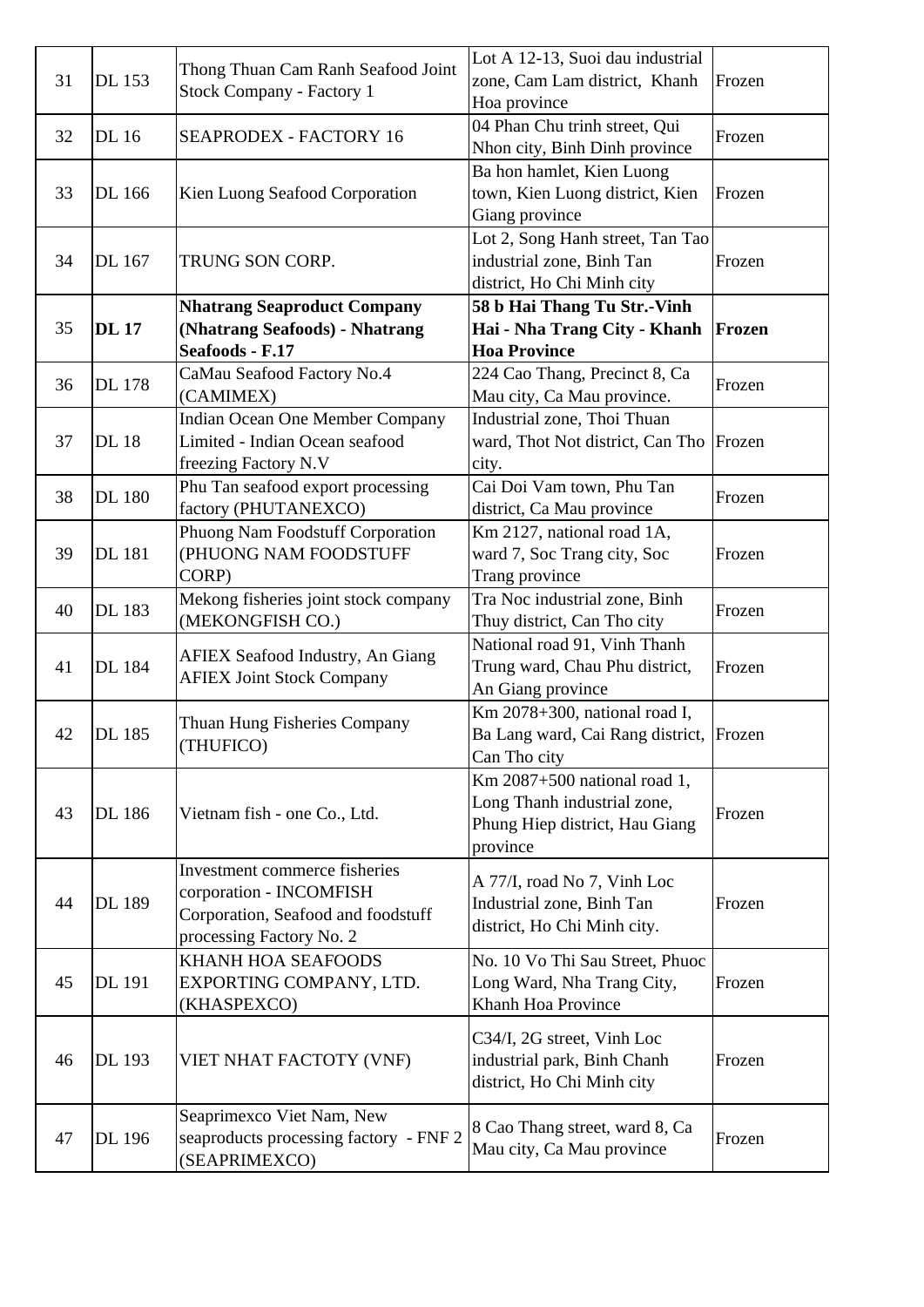| 48 | DL 197 | Anh Nguyen Son Co., Ltd.                                                                         | 61A Phuoc Thang street, ward 12,<br>Vung Tau city, Ba Ria Vung Tau<br>province                     | Frozen |
|----|--------|--------------------------------------------------------------------------------------------------|----------------------------------------------------------------------------------------------------|--------|
| 49 | DL 204 | Seaprodex Minh Hai (Workshop 3)                                                                  | Km 2158, national road IA, ward<br>8, Bac Lieu town, Bac Lieu<br>province                          | Frozen |
| 50 | DL 205 | Dong Nam Seafood Corporation -<br>Duyen Hai Branch<br>(DONGNAMFOODS)                             | Long Toan village, Duyen Hai<br>district, Tra Vinh province                                        | Frozen |
| 51 | DL 206 | Long Toan Company                                                                                | Hamlet 2, Duyen Hai town,<br>Duyen Hai district, Tra Vinh<br>province                              | Frozen |
| 52 | DL 207 | Camranh Seafoods Processing &<br><b>Exporting Company Limited</b><br>(CAMRANH SEAFOODS Co., Ltd) | National road 1 A, Cam Thinh<br>Dong, Cam Ranh town, Khanh<br>Hoa province                         | Frozen |
| 53 | DL 209 | Value added seafood processing factory<br>- Triseafood joint stock company<br>(TRISEAFOOD JSC)   | Lot 20A, road No.8, Tan Tao<br>industrial zone, Binh Tan<br>district, Ho Chi Minh city             | Frozen |
| 54 | DL 22  | Ben Tre Aquaproduct Import and<br><b>Export Joint Stock Company -</b><br>(AQUATEX BENTRE)        | Tan Thach village, Chau Thanh<br>district, Ben Tre province                                        | Frozen |
| 55 | DL 22  | Seaprimexco Viet Nam,<br>Dam Doi seaproducts processing<br>Factory - FDD (SEAPRIMEXCO)           | Sub-ward 4, Dam Doi town,<br>Dam Doi district, Ca Mau<br>province.                                 | Frozen |
| 56 | DL 239 | <b>HUNGHAU FISHERIES</b><br><b>CORPORATION</b>                                                   | Zone C, Sa Dec industrial zone,<br>Tan Quy Dong ward, Sa Dec<br>city, Dong Thap province           | Frozen |
| 57 | DL 240 | <b>Bac Lieu Fisheries Joint Stock</b><br>Company (BAC LIEU FIS)                                  | No. 89, national road IA, hamlet<br>2, Gia Rai town, Gia Rai district, Frozen<br>Bac Lieu province |        |
| 58 | DL 241 | Binh Thuan import export joint stock<br>company (THAIMEX)                                        | 75-77 Vo Thi Sau street, Hung<br>Long ward, Phan Thiet city, Binh Frozen<br>Thuan province         |        |
| 59 | DL 25  | Ca Mau Frozen Seafood processing<br><b>Import Export Corporation</b><br>(CAMIMEX)                | 333 Cao Thang, precinct 8, Ca<br>Mau city, Ca Mau province.                                        | Frozen |
| 60 | DL 252 | Viet Phu foods & fish Corporation<br>(VIET PHU FOODS AND FISH<br>CORP)                           | Lot 34-36, My Tho industrial<br>zone, Chau Thanh district, Tien<br>Giang province                  | Frozen |
| 61 | DL 26  | An Phu seafood Corporation<br>(ASEAFOOD)                                                         | An Phu village, An Nhon ward,<br>Chau Thanh district, Dong Thap<br>province                        | Frozen |
| 62 | DL 266 | Ngoc Tung Co., Ltd.                                                                              | 1589, 30/4 street, ward 12, Vung<br>Tau city, Ba Ria Vung Tau<br>province                          | Frozen |
| 63 | DL 27  | Asia Pangasius Co., Ltd.                                                                         | Block 38-39, My Tho industrial<br>zone, My Tho city, Tien Giang<br>province                        | Frozen |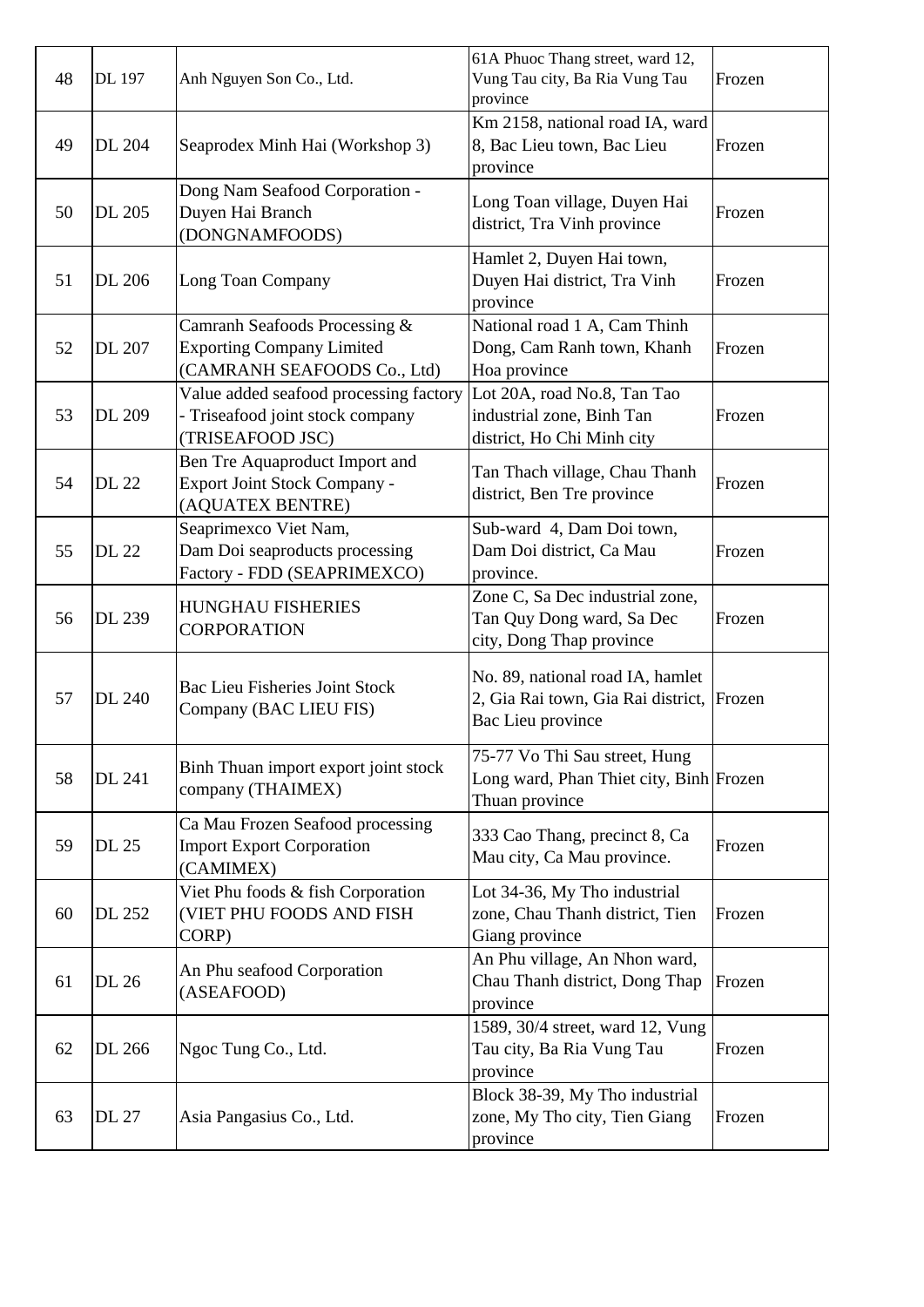| 64 | <b>DL 292</b> | Thuan An production trading and<br>service CO., LTD. (TAFISHCO) -<br>Thuan An I enterprise of Aquatic<br>product processing                                                 | National road 91, Binh Hung 2<br>hamlet, Binh My village, Chau<br>Phu district, An Giang province.            | Frozen |
|----|---------------|-----------------------------------------------------------------------------------------------------------------------------------------------------------------------------|---------------------------------------------------------------------------------------------------------------|--------|
| 65 | DL 293        | PANGA MEKONG SEAFOOD<br>PROCESSING FACTORY - BAN VA<br>TOI FOODS CORPORATION<br><b>BRANCH IN CAN THO (PANGA</b><br><b>MEKONG FACTORY - BNT FOODS</b><br><b>CORP BRANCH)</b> | Lot 19A5-2, road 3, Tra Noc<br>industrial zone, Binh Thuy<br>district, Can Tho city                           | Frozen |
| 66 | <b>DL 294</b> | Phu Cuong Jostoco Seafood<br>Corporation (PHU CUONG JOSTOCO<br>CORP)                                                                                                        | 454 Ly Thuong Kiet street, ward<br>6, Ca Mau city, Ca Mau<br>province                                         | Frozen |
| 67 | <b>DL 297</b> | Kien Hung joint stock company VN<br>(KIHUSEA VN)                                                                                                                            | Tan Dien hamlet, Giuc Tuong<br>village, Chau Thanh district,<br>Kien Giang province                           | Frozen |
| 68 | <b>DL 308</b> | Hung Vuong Corporation (HV Corp.)                                                                                                                                           | Lot 44, My Tho industrial zone,<br>My Tho city, Tien Giang<br>province                                        | Frozen |
| 69 | <b>DL 31</b>  | Workshop 2, Cuu Long Seaproducts<br>Company - (WORKSHOP 2, CUU<br><b>LONG SEAPRO)</b>                                                                                       | 36 Bach Dang street, ward 4, Tra<br>Vinh city, Tra Vinh province                                              | Frozen |
| 70 | <b>DL 311</b> | An My fish joint stock company<br>(ANMY FISH CO)                                                                                                                            | Lot A2-A3, Phu Hoa industrial<br>zone, Phu Hoa town, Thoai Son<br>district, An Giang province                 | Frozen |
|    |               |                                                                                                                                                                             | Lot C3, C4, C5, C6 and a part<br>of C7, Suoi Dau industrial                                                   |        |
| 71 | <b>DL 314</b> | <b>Dragon Waves Frozen Food Factory</b><br>Co.,Ltd                                                                                                                          | zone, Cam Lam district,<br><b>Khanh Hoa Province.</b>                                                         | Frozen |
| 72 | <b>DL 318</b> | <b>Hai Vuong Company Limited</b><br>(HAVUCO)                                                                                                                                | Lot B, road Nº 1, Suoi Dau<br><b>Industrial Zone, Cam Lam</b><br>district, Khanh Hoa province.                | Frozen |
| 73 | <b>DL</b> 32  | Frozen Seafoods Factory No 32 - Thuan<br>Phuoc seafoods and trading corporation                                                                                             | Tho Quang Seafoods Industrial<br>Processing Zone, Son Tra<br>District, Da Nang city                           | Frozen |
| 74 | DL 321        | Minh Qui Seafood Co., Ltd                                                                                                                                                   | Ward 8 industrial zone, Ca Mau<br>city, Ca Mau province                                                       | Frozen |
| 75 | DL 324        | NTACO CORP.                                                                                                                                                                 | 99 Hung Vuong street, My Quy<br>industrial zone, Long Xuyen city, Frozen<br>An Giang province                 |        |
| 76 | DL 325        | Cantho Seafood Export<br>(CASEAFOOD)                                                                                                                                        | Lot 3, Tra Noc export processing<br>& industrial zone 1, Tra Noc<br>ward, Binh Thuy district, Can<br>Tho city | Frozen |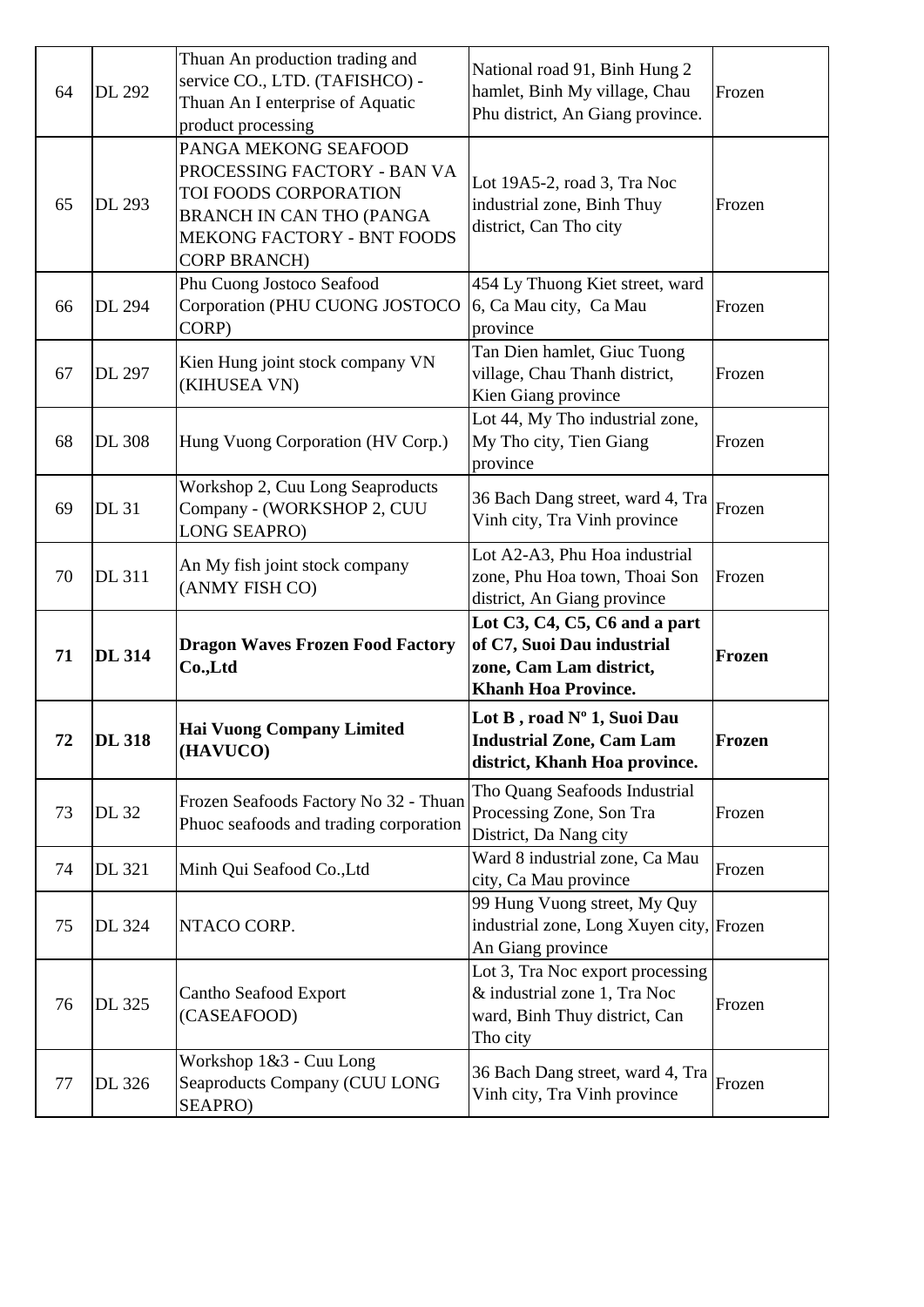| 78 | DL 33         | An Xuyen Joint stock company<br>(ANXUYEN JOINTSTOCK)                                                            | 09 Hung Vuong street, My Quy<br>industrial zone, My Quy ward,<br>Long Xuyen city, An Giang<br>province   | Frozen |
|----|---------------|-----------------------------------------------------------------------------------------------------------------|----------------------------------------------------------------------------------------------------------|--------|
| 79 | DL 333        | Ben Tre Forestry and Aquaproduct<br>import - export joint stock company -<br>Ba Lai processing plant (FAQUIMEX) | No 71, National road 60, 3rd<br>quarter, Chau Thanh town, Chau<br>Thanh district, Ben Tre province       | Frozen |
| 80 | DL 334        | Tien Dat Seafood processing Co.,<br>Ltd.(Tien Dat Co., Ltd)                                                     | Lang Cat hamlet, Tan Hai<br>commune, Tan Thanh district,<br>Ba Ria Vung Tau province                     | Frozen |
| 81 | <b>DL 340</b> | <b>TFC Factory - Thuan Hung Fisheries</b><br>Company (THUFICO)                                                  | Area 1, Ba Lang ward, Cai Rang<br>district, Can Tho city                                                 | Frozen |
| 82 | <b>DL</b> 344 | Huy Nam Seafoods Co., Ltd.                                                                                      | Tac Cau Fishing Port, Chau<br>Thanh district, Kien Giang<br>province                                     | Frozen |
| 83 | DL 345        | Viet Foods Co., Ltd (VF)                                                                                        | Lot 14, Tra Noc 1 industrial<br>park, Binh Thuy district, Can<br>Tho city                                | Frozen |
| 84 | <b>DL 347</b> | BASA Joint stock company - BASACO                                                                               | Thoi Thanh hamlet, Thoi Thuan<br>village, Thot Not district, Can<br>Tho city                             | Frozen |
| 85 | <b>DL</b> 354 | <b>GODACO SEAFOOD</b>                                                                                           | Lot 45, My Tho industrial zone,<br>Chau Thanh district, Tien Giang<br>province                           | Frozen |
| 86 | DL 355        | Van Duc Food Company Limited                                                                                    | Street 2F, Vinh Loc industrial<br>zone, Binh Chanh district, Ho<br>Chi Minh city                         | Frozen |
| 87 | DL 359        | An Thinh Factory - ANVIFISH Joint<br>stock company (ANVIFISH CO)                                                | National road 91, Thanh An<br>hamlet, My Thoi ward, Long<br>Xuyen city, An Giang province                | Frozen |
| 88 | DL 36         | Hung Vuong - Vinh Long Co., Ltd.                                                                                | 197 road 14/9, ward 5, Vinh<br>Long town, Vinh Long province                                             | Frozen |
| 89 | DL 360        | <b>Agifish Food Processing Factory</b>                                                                          | 1245 Tran Hung Dao street,<br>Long Xuyen city, An Giang<br>province                                      | Frozen |
| 90 | DL 362        | Hai Viet Coporation (HAVICO 2)                                                                                  | Dong Xuyen industrial zone,<br>Rach Dua ward, Vung Tau city,<br>Ba Ria Vung Tau province                 | Frozen |
| 91 | DL 363        | Ben Cat Foods Factory, An Giang<br><b>AFIEX Joint Stock Company</b><br>(BECAFOODS)                              | National road 91, Vinh Thanh<br>Trung ward, Chau Phu district,<br>An Giang province                      | Frozen |
| 92 | DL 364        | Thang Loi Frozen Food Enterprise<br>(VIEFOOD) - Sai Gon Aquatic<br>products trading joint stock company         | Lot 4-6-8 road IA, Tan Tao<br>industrial zone, Tan Tao A ward,<br>Binh Tan district, Ho Chi Minh<br>city | Frozen |
| 93 | DL 365        | Taydo Seafood Enterprise                                                                                        | Tan Phu Thanh ward, Chau<br>Thanh A district, Hau Giang<br>province.                                     | Frozen |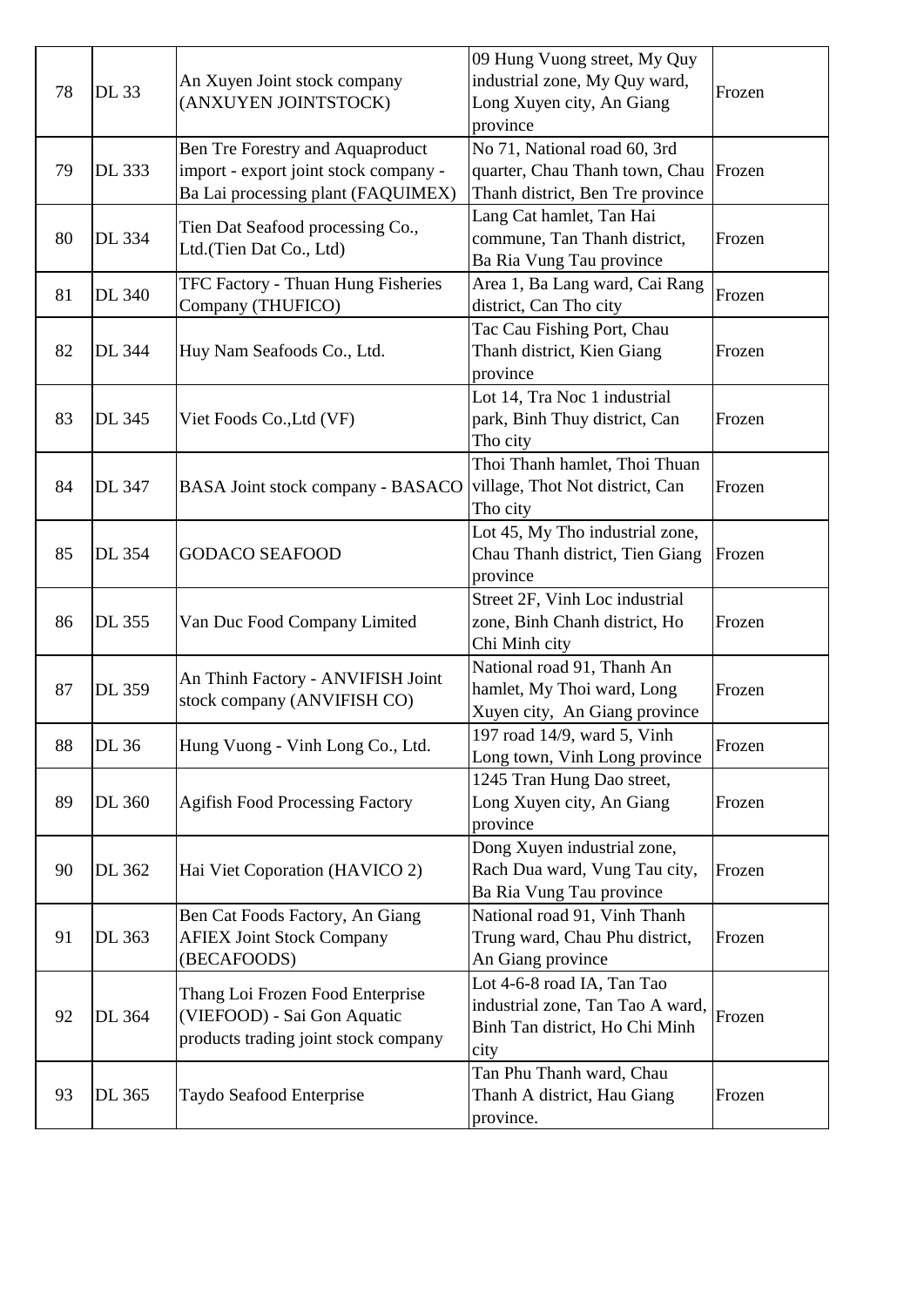| 94  | DL 366         | Sai Gon Food Joint Stock Company<br>(SAI GON FOOD JSC)                                                                                 | Lot C24 - C24b/II, road 2F, Vinh<br>Loc industrial zone, Binh Chanh<br>district, Ho Chi Minh city         | Frozen |
|-----|----------------|----------------------------------------------------------------------------------------------------------------------------------------|-----------------------------------------------------------------------------------------------------------|--------|
| 95  | DL 367         | Thanh Hung frozen Seafood processing<br>import-export Co., Ltd.                                                                        | Lot CIII-1, sector C, Sa Dec<br>industrial zone, Tan Quy Dong<br>ward, Sa Dec city, Dong Thap<br>province | Frozen |
| 96  | <b>DL 368</b>  | Investment commerce fisheries<br>corporation - Incomfish Corporation,<br>Seafood and Foodstuff processing<br>Factory No. 3 (INCOMFISH) | Lot A77/I, road NO.7, Vinh Loc<br>industrial zone, Binh Tan<br>district, Ho Chi Minh city                 | Frozen |
| 97  | DL 369         | MEKONG DELTA FOOD FACTORY<br><b>CASEAMEX</b>                                                                                           | Lot 02-12, Tra Noc II industrial<br>zone, O Mon district, Can Tho<br>city                                 | Frozen |
| 98  | <b>DL 370</b>  | Cuu Long fish joint stock company (CL<br>FISH CORP.)                                                                                   | 90 Hung Vuong street, My Quy<br>industrial zone, Long Xuyen city, Frozen<br>An Giang province             |        |
| 99  | DL 371         | <b>Sunrise Corporation (SUNRISE CORP)</b>                                                                                              | National road 91, An Thoi<br>hamlet, My Thoi ward, Long<br>Xuyen city, An Giang province                  | Frozen |
| 100 | DL 373         | Thong Thuan Cam Ranh Seafood Joint<br><b>Stock Company - Factory 2</b>                                                                 | Lot A12, A13, Suoi Dau<br>industrial zone, Cam Lam<br>district, Khanh Hoa province                        | Frozen |
| 101 | DL 374         | <b>WORKSHOP I SEAPRODEX Minh</b><br>Hai                                                                                                | Ward 8, national road IA, Bac<br>Lieu town, Bac Lieu province                                             | Frozen |
| 102 | DL 375         | SEAPRIMEXCO VIET NAM, Song<br>Doc seaproducts processing factory -<br>FSD (SEAPRIMEXCO)                                                | 169, ward 7, Song Doc town,<br>Tran Van Thoi district, Ca Mau<br>province.                                | Frozen |
| 103 | $\vert$ DL 376 | <b>QVD</b> Aquaculture Joint Stock<br>Company                                                                                          | Lot C, Sa Dec industrial zone,<br>Tan Quy Dong ward, Sa Dec<br>town, Dong Thap province.                  | Frozen |
| 104 | DL 382         | Thinh An company Limited (THINH<br>AN CO., LTD)                                                                                        | Lang Cat - Long Son street, Hoi<br>Bai commune, Tan Thanh<br>district, Ba Ria Vung Tau<br>province        | Frozen |
| 105 | <b>DL</b> 384  | Pacific seafood freezing factory N.V<br>(Nam Viet corporation)                                                                         | Hung Vuong road, My Quy<br>industrial zone, My Quy ward,<br>Long Xuyen city, An Giang<br>province         | Frozen |
| 106 | DL 385         | Tin Thinh Co., Ltd.                                                                                                                    | Lot F1, Suoi Dau industrial zone,<br>Cam Lam district, Khanh Hoa<br>province                              | Frozen |
| 107 | DL 386         | Hung Vuong Corporation (HV Corp.) -<br>Workshop II                                                                                     | Lot 45-46, My Tho industrial<br>zone, My Tho city, Tien Giang<br>province                                 | Frozen |
| 108 | <b>DL 387</b>  | Hasa Seafood Corporation (HASACO)                                                                                                      | Thoi Thanh area, Thoi Thuan<br>ward, Thot Not district, Can Tho Frozen<br>City                            |        |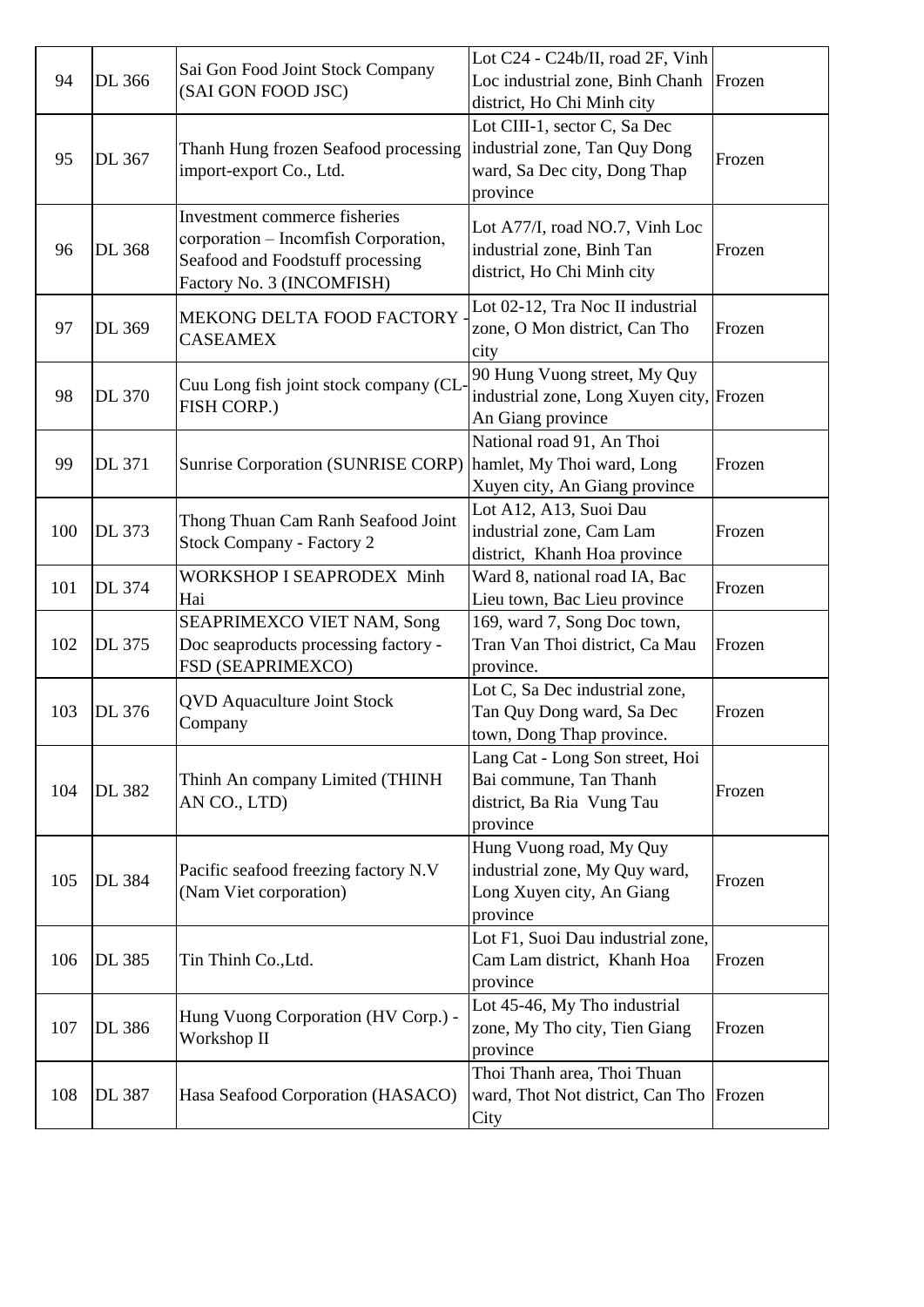|     |               | Thanh Doan Sea Products Import &         | 01A Truong Phung Xuan street,      |        |
|-----|---------------|------------------------------------------|------------------------------------|--------|
| 109 | <b>DL 391</b> | Export processing Joint-Stock company    | ward 8, Ca Mau city, Ca Mau        | Frozen |
|     |               | - (THADIMEXCO)                           | province                           |        |
|     |               | <b>Nhatrang Seaproduct Company</b>       | 01 Phuoe Long Str.-Binh Tan -      |        |
| 110 | <b>DL 394</b> | (Nhatrang Seafoods) - Nhatrang           | <b>Nha Trang City - Khanh Hoa</b>  | Frozen |
|     |               | Seafoods - F.394                         | <b>Province</b>                    |        |
|     |               |                                          | Natioanl road 54, Tan Thanh        |        |
| 111 | <b>DL 395</b> | Thanh Hai Private Enterprise             | village, Lai Vung district, Dong   | Frozen |
|     |               |                                          | Thap province                      |        |
|     |               | Factory 2 - Song Hau Food Processing     |                                    |        |
| 112 | <b>DL</b> 396 | <b>Joint Stock Corporation (SOHAFOOD</b> | Hamlet 1, Thoi Hung commune,       | Frozen |
|     |               | 2)                                       | Co Do district, Can Tho city       |        |
|     |               |                                          | Lot No. 2-9A2, Tra Noc II          |        |
|     |               |                                          | industrial zone, Phuoc Thoi        |        |
| 113 | <b>DL</b> 397 | An Khang Co., Ltd                        | ward, O Mon district, Can Tho      | Frozen |
|     |               |                                          | city                               |        |
|     |               | Seafood Joint Stock Company No. 4 -      | Tac Cau fishing port industrial    |        |
| 114 | <b>DL</b> 400 | Kien Giang Branch (SEAFRIEX CO           | zone, Chau Thanh district, Kien    | Frozen |
|     |               | No.4)                                    | Giang province                     |        |
|     |               | <b>TacVan Frozen Seafood Processing</b>  | 180A Cay Tram A hamlet, Dinh       |        |
| 115 | <b>DL</b> 401 | <b>Export Company (TACVAN</b>            | Binh village, Ca Mau city, Ca      | Frozen |
|     |               | SEAFOODS CO).                            | Mau province                       |        |
|     |               | Duong Ha Processing Trading Seafood      | 1705, 30/4 street, ward 12, Vung   |        |
| 116 | DL 402        | Company Limited (DUONG HA CO.,           | Tau city, Ba Ria Vung Tau          | Frozen |
|     |               | LTD)                                     | province                           |        |
|     |               |                                          | Lot 37-40, My Tho industrial       |        |
| 117 | <b>DL</b> 405 | Vinh Quang Fisheries Corp. (VQFC)        | zone, My Tho city, Tien Giang      | Frozen |
|     |               |                                          | province.                          |        |
|     |               | Ngo Quyen Processing Export Joint        | 326-328 Ngo Quyen street, Rach     |        |
| 118 | <b>DL</b> 407 | <b>Stock Company (NGOPREXCO)</b>         | Gia city, Kien Giang province      | Frozen |
|     |               |                                          |                                    |        |
|     |               | Kien Cuong Seafood Processing Import     | Tac Cau fishing port industrial    |        |
| 119 | DL 409        | <b>Export Joint Stock Company (Kien</b>  | zone, Chau Thanh district, Kien    | Frozen |
|     |               | Cuong Seafood)                           | Giang province                     |        |
| 120 | <b>DL</b> 41  | Quangninh Seaproducts Import Export      | 35 Bentau – Halong city –          | Frozen |
|     |               | Company                                  | Quangninh province                 |        |
|     |               | Viet Cuong Seafood Processing Import     | No. 99, Kim cau hamlet, Vinh       |        |
| 121 | DL 411        | <b>Export Joint Stock Company - Viet</b> | Trach village, Bac Lieu town,      | Frozen |
|     |               | <b>Cuong Seafood</b>                     | Bac Lieu province                  |        |
|     |               |                                          | 1743, 30/4 street, ward 12,        |        |
| 122 | <b>TS 413</b> | The Phu Co., LTD.                        | Vung Tau city, Ba Ria Vung         | Frozen |
|     |               |                                          | <b>Tau province</b>                |        |
|     |               | Kim Son Seafood Export Processing        | 09 Hoi hamlet, Kim Son village,    |        |
| 123 | DL 416        | Company                                  | Chau Thanh district, Tien Giang    | Frozen |
|     |               |                                          | province                           |        |
|     |               | My Son Seafoods Factory - Thuan          | Tho Quang fisheries service        |        |
| 124 | DL 421        | Phuoc seafoods and trading corporation   | industrial zone, Son Tra district, | Frozen |
|     |               |                                          | Da Nang city                       |        |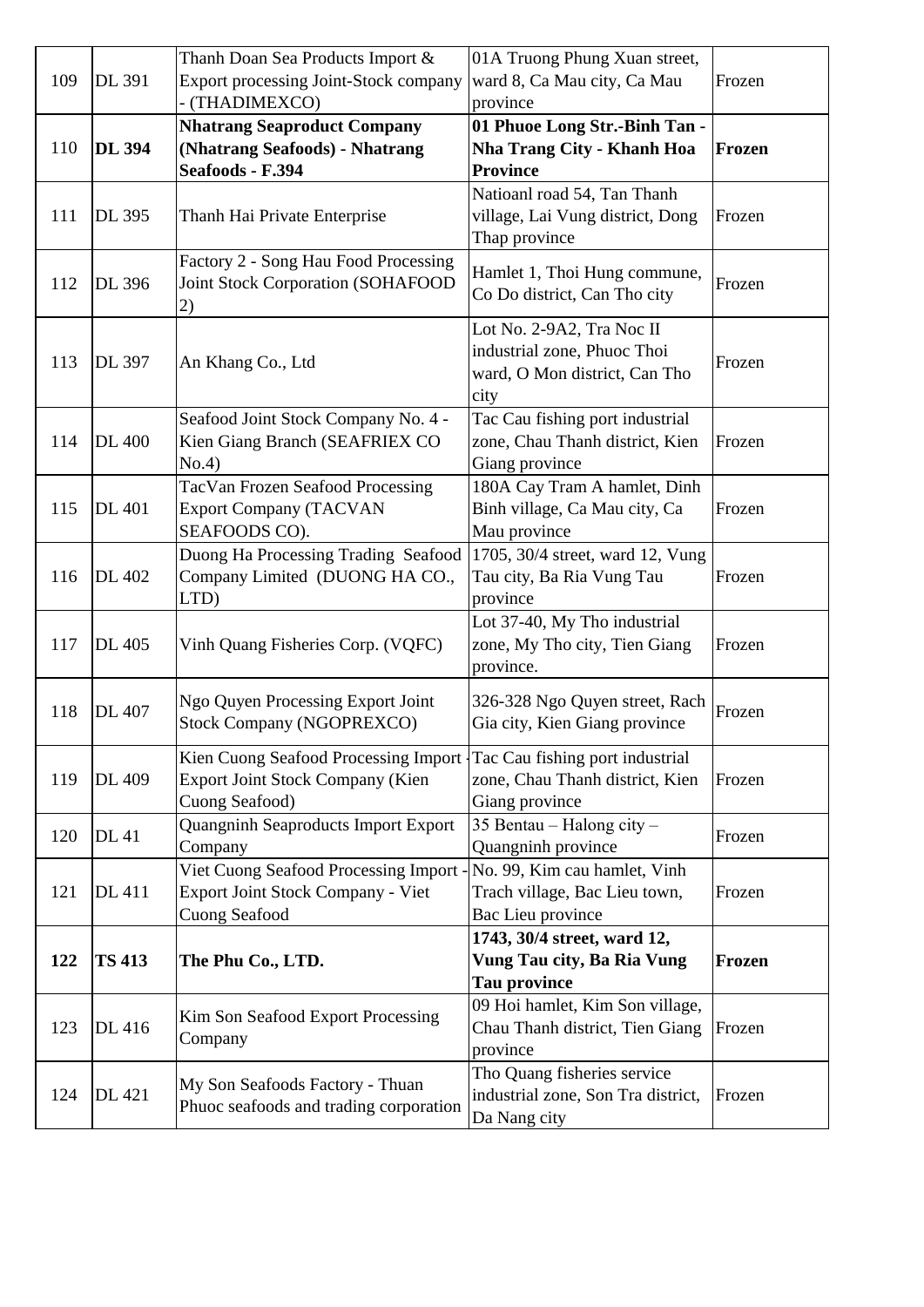| 125 | <b>DL</b> 422 | Asia Frozen Factory - Asia Food stuffs<br><b>Import Export Company Limited</b>                                                 | Dong Hoa village, Song Thuan<br>ward, Chau Thanh district, Tien<br>Giang province                        | Frozen |
|-----|---------------|--------------------------------------------------------------------------------------------------------------------------------|----------------------------------------------------------------------------------------------------------|--------|
| 126 | DL 423        | HANACO, LTD (HANACO)                                                                                                           | Lot 16A9, Tra Noc I industrial<br>zone, Binh Thuy district, Can<br>Tho city                              | Frozen |
| 127 | DL 430        | Hung Cuong seafood processing import-Thanh My 2 hamlet, Thanh Duc<br>export joint stock company (HUNG<br><b>CUONG SEAFOOD)</b> | village, Long Ho district, Vinh<br>Long province                                                         | Frozen |
| 128 | DL 432        | Factory 2 - Hiep Thanh seafood joint<br>stock company (HTC)                                                                    | National highway 91, Thoi An<br>hamlet, Thoi Thuan commune<br>Thot Not district, Can Tho city            | Frozen |
| 129 | DL 433        | Phuong Dong Food Processing Export Co.,<br>Ltd - Factory 2                                                                     | Lot 17D, street 5, Tra Noc industrial<br>zone, Tra Noc ward, Binh Thuy<br>district, Can Tho city         | Frozen |
| 130 | DL 452        | Tac Cau Seafood Processing and<br>Exporting Factory - BIM Seafood Joint<br><b>Stock Company (BIM SEAFOOD)</b>                  | Tac Cau fishing port industrial<br>zone, Binh An commune, Chau<br>Thanh district, Kien Giang<br>province | Frozen |
| 131 | DL 460        | Workshop II- Hung Vuong - Vinh Long<br>Co., Ltd.                                                                               | No.197, 14/9 street, ward 5,<br>Vinh Long town, Vinh Long<br>province                                    | Frozen |
| 132 | DL 461        | <b>NTSF Seafoods Joint Stock Company</b><br>(NTSF SEAFOODS)                                                                    | Lot $1,2,3,4,5$ , Thot Not industrial<br>zone, Thoi Thuan ward, Thot<br>Not district, Can Tho city       | Frozen |
| 133 | DL 462        | Workshop II - Ha Noi - Can Tho<br>seafood joint stock company<br>(HACASEAFOOD)                                                 | Main road, Tra Noc industrial<br>park II, O Mon district, Can Tho<br>city.                               | Frozen |
| 134 | <b>DL</b> 471 | Dai Thanh Seafoods (DATHACO)                                                                                                   | Dong Hoa hamlet, Song Thuan<br>village, Chau Thanh district,<br>Tien Giang province                      | Frozen |
| 135 | DL 476        | <b>GODACO SEAFOOD</b>                                                                                                          | Lot 25, My Tho industrial zone,<br>My Tho city, Tien Giang<br>province                                   | Frozen |
| 136 | DL 478        | TG Fishery Holdings Corporation (TG<br>FISHERY HOLDING CORP.)                                                                  | Lot IV-8, Area A1, Sa Dec<br>industrial zone, An Hoa ward, Sa Frozen<br>Dec district, Dong Thap province |        |
| 137 | DL 479        | <b>I.D.I INTERNATIONAL</b><br>DEVELOPMENT AND<br><b>INVESTMENT CORPORATION</b>                                                 | Vam Cong industrial zone, Binh<br>Thanh commune, Lap Vo<br>district, Dong Thap province                  | Frozen |
| 138 | DL 483        | CADOVIMEX II freezing factory No.1<br>CADOVIMEX II seafood import -<br>export and processing joint stock<br>company            | Lot III-8, Area C, Sa Dec<br>industrial zone, Sa Dec district,<br>Dong Thap province                     | Frozen |
| 139 | DL 489        | To Chau joint stock company (TO<br>CHAU JSC)                                                                                   | No.1553, highway 30, hamlet 4,<br>ward 11, Cao Lanh city, Dong<br>Thap province                          | Frozen |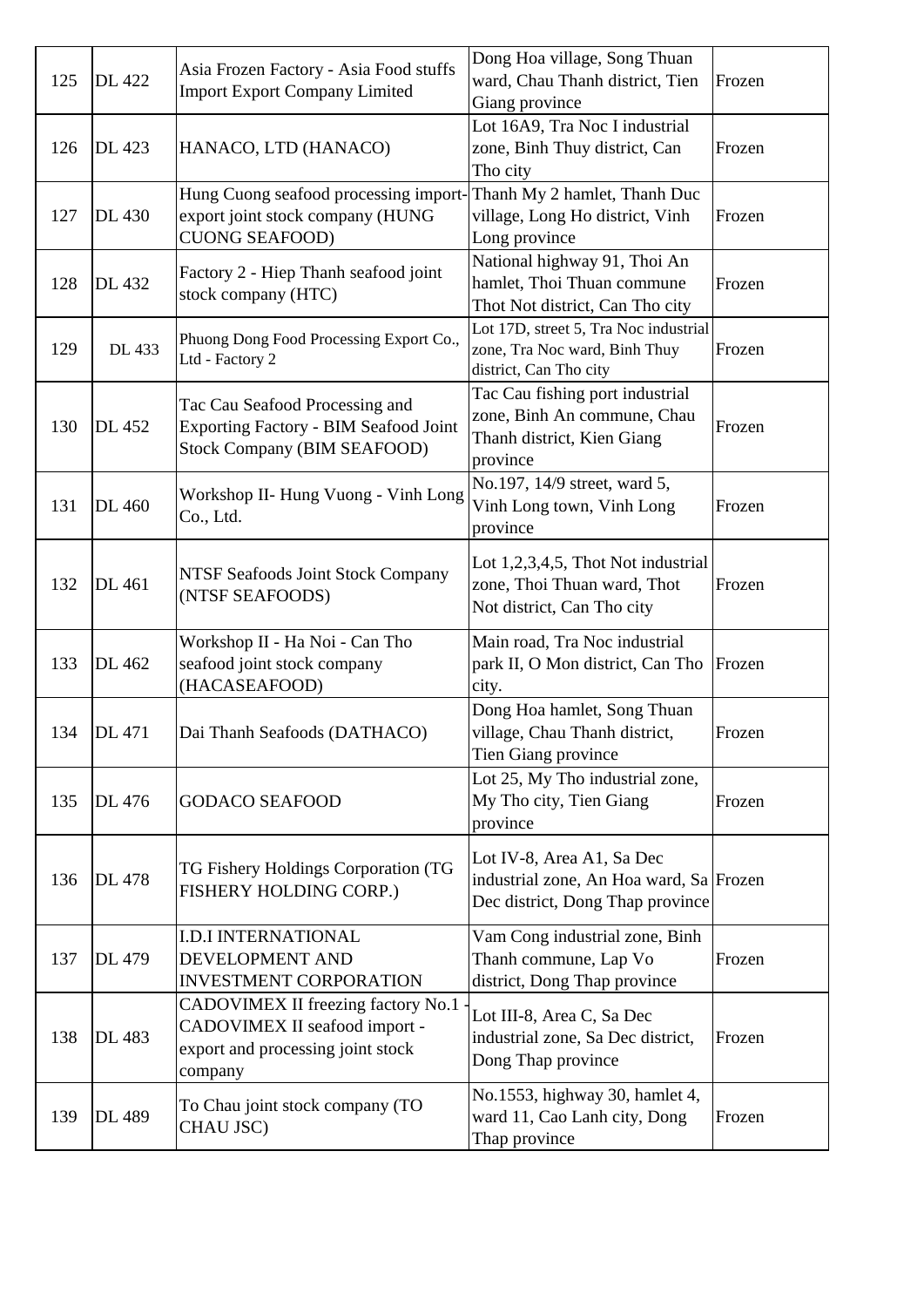| 140 | <b>DL</b> 490 | <b>Vinafish Import Export Corporation</b><br>(VINAFISH CORP.)                                                             | Trung Hung hamlet, My Thoi<br>ward, Long Xuyen city, An<br>Giang province                          | Frozen        |
|-----|---------------|---------------------------------------------------------------------------------------------------------------------------|----------------------------------------------------------------------------------------------------|---------------|
| 141 | <b>DL</b> 494 | TRUNG SON HUNG YEN<br><b>CORPORATION</b>                                                                                  | Nhu Quynh town, Van Lam dist.,<br>Hung Yen province, Vietnam                                       | Frozen        |
| 142 | DL 499        | Seavina Joint Stock Company<br>(SEAVINA)                                                                                  | 16A-18, 1fl Street, Tra Noc<br>industrial Processing zone 1,<br>Binh Thuy district, Can Tho city   | Frozen        |
| 143 | <b>DL 500</b> | WORKSHOP 3 - VINH HOAN CORP.                                                                                              | National road 30, ward 11, Cao<br>Lanh city, Dong Thap province                                    | Frozen        |
| 144 | DL 509        | Nam Phuong seafood company limited<br>(NAFISHCO)                                                                          | Lot 2.20B Tra Noc II industrial<br>zone, Phuoc Thoi ward, O Mon<br>district, Can Tho city          | Frozen        |
| 145 | DL 512        | Minh cuong seafood import-export<br>processing joint stock company (MC<br>SEAFOOD)                                        | 254 National road 1A, hamlet 3,<br>Tac Van commune, Ca Mau city, Frozen<br>Ca Mau province         |               |
| 146 | DL 515        | Quang Minh Seafood Co., Ltd.<br>(QUANG MINH SEAFOOD)                                                                      | Lot 2.20A, Tra Noc 2 industrial<br>zone, Phuoc Thoi ward, O Mon<br>district, Can Tho city          | Frozen        |
| 147 | DL 516        | Seafood Joint Stock Company No.4<br><b>Branch - Dong Tam Fisheries</b><br><b>Processing Company</b><br>(DOTASEAFOOD CO.,) | Binh Thanh industrial zone,<br>Thanh Binh district, Dong Thap<br>province                          | Frozen        |
| 148 | <b>DL 518</b> | Europe Joint Stock Company (EJS<br>CO.,                                                                                   | Lot 69, My Tho industrial zone,<br>My Tho city, Tien Giang<br>province                             | Frozen        |
| 149 | DL 525        | Tra Vinh Food-Stuffs And Agricultural<br>Products Company (TRAVIFACO)                                                     | Hamlet 3, Cau Quan town, Tieu<br>Can district, Tra Vinh province                                   | Frozen        |
| 150 | DL 526        | THINH HUNG CO., LTD                                                                                                       | Lot F9-F10, Suoi Dau industrial<br>zone, Cam Lam district, Khanh<br>Hoa province                   | Fresh, Frozen |
| 151 | DL 527        | Bac Lieu Fisheries joint stock Company<br>- Ganh Hao Branch                                                               | Hamlet III, Ganh Hao town,<br>Dong Hai district, Bac Lieu<br>province                              | Frozen        |
| 152 | <b>DL 530</b> | <b>Hoang Long Seafood Processing</b><br>Company Limited (HOANG LONG<br>SEAFOOD)                                           | Tan Cuong hamlet, Phu Cuong<br>commune, Tam Nong district,<br>Dong Thap province                   | Frozen        |
| 153 | <b>DL 57</b>  | <b>Binh Dinh Fishery Joint Stock</b><br>Company - BIDIFISCO                                                               | 2D Tran Hung Dao street, Qui<br>Nhon city, Binh Dinh province                                      | Frozen        |
| 154 | DL 601        | Thong Thuan Company Limited Ninh<br>Thuan Branch - Shrimp Processing<br>Factory N0 1                                      | No. 104, Ngo Gia Tu street,<br>Phan Rang-Thap Cham city,<br>Ninh Thuan province                    | Frozen        |
| 155 | DL 602        | <b>GALLANT DACHAN SEAFOOD</b><br>CO.,LTD                                                                                  | Quang Phu Industrial Zone,<br>Quang Ngai city, Quang Ngai<br>Province                              | Frozen        |
| 156 | DL 61         | Workshop 2 - Vinh Hoan Corporation<br>(VINH HOAN CORP).                                                                   | Tran Quoc Toan industrial zone,<br>national road 30, ward 11, Cao<br>Lanh city, Dong Thap province | Frozen        |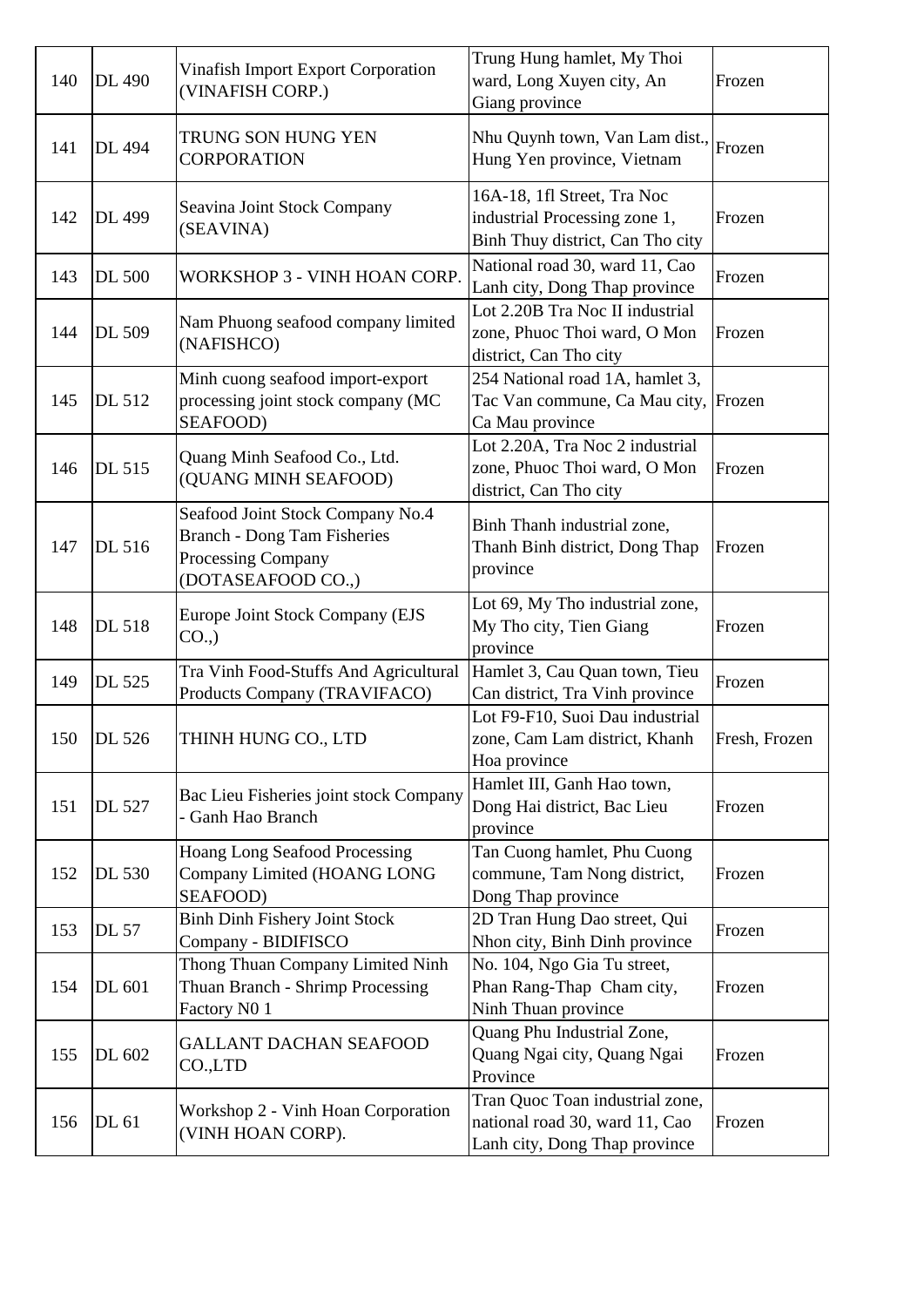| 157        | DL 633        | Ngoc Tuan Surimi Company Limited                                                                                                                      | An Hoa 1 Hamlet, Cua Tung<br>town, Vinh Lin district, Quang<br>Tri province                                           | Frozen Surimi |
|------------|---------------|-------------------------------------------------------------------------------------------------------------------------------------------------------|-----------------------------------------------------------------------------------------------------------------------|---------------|
| 158        | DL 65         | <b>Cafatex Fishery Joint Stock Company</b><br>(Cafatex Corporation)                                                                                   | Km 2081, national road 1, Chau<br>Thanh A district, Hau Giang<br>province                                             | Frozen        |
| 159        | DL 68         | Workshop I and Workshop value - Ha<br>Noi - Can Tho seafood joint stock<br>company (HACASEAFOOD)                                                      | Lot 2.17 Tra Noc industrial park<br>II, O Mon district, Can Tho City.                                                 | Frozen        |
| 160        | DL 69         | <b>Hiep Thanh Seafood Joint Stock</b><br>Company                                                                                                      | National highway 91, Thoi An<br>area, Thuận An ward, Thot Not<br>district, Can Tho city                               | Frozen        |
| 161        | <b>DL 701</b> | Minh Bach Seafood Co., LTD                                                                                                                            | Khuc Treo B hamlet, Tan Phong<br>village, Gia Rai district, Bac Lieu Frozen<br>province                               |               |
| 162        | <b>DL 703</b> | <b>Thuan An Production Trading and</b><br>Service Co., LTD-Thuan An III<br><b>Enterprise of Aquatic Processing and</b><br><b>Exporting (TAFISHCO)</b> | 478 national road 91, An<br>Chau town, Chau Thanh<br>district, An Giang province                                      | Frozen        |
| 163        | <b>DL 704</b> | <b>Fatifish Company Limited (FATIFISH</b><br>Co., Ltd.)                                                                                               | Lot B3, Road No.2, My Hiep<br>industrial zone, My Hiep ward,<br>Cao Lanh district, DongThap<br>province               | Frozen        |
| 164        | <b>DL</b> 707 | Viet Nam Clean Seafood Corporation<br>(VINA CLEANFOOD)                                                                                                | Block F, An Nghiep industrial<br>zone, Soc Trang province                                                             | Frozen        |
| 165        | <b>DL711</b>  | <b>ACOMFOOD CORPORATION</b><br>(ACOMFOOD)                                                                                                             | Lot No 1, Road No 2, Binh<br>Thanh industrial park, Binh<br>Thanh commune, Thanh Binh<br>district, Dong Thap province | Frozen        |
| <b>166</b> | <b>DL</b> 712 | <b>Cat Tuong Private Enterprise - Cat</b><br><b>Tuong Seafood Processing Factory</b><br>(Cat Tuong Seafood)                                           | <b>Thanh Thuy hamlet, An Phuoc</b><br>village, Mang Thit district,<br><b>Vinh Long province</b>                       | Frozen        |
| 167        | DL 713        | Lang Tram Seafoods.                                                                                                                                   | Km 2231, National road 1A, Tan<br>Phong village, Gia Rai county,<br>Bac Lieu province                                 | Frozen        |
| 168        | <b>DL</b> 714 | Cuu Long Fish Import - Export<br>Corporation (CLPANGAFISH CORP.)                                                                                      | Lot III-9, Area C, Sa Dec<br>industrial zone, Sa Dec town,<br>Dong Thap province                                      | Frozen        |
| 169        | <b>DL</b> 717 | <b>VANY Corporation (VANYCO)</b>                                                                                                                      | Lot C, BinhThanh industrial<br>zone, National road 30, Thanh<br>Binh district, DongThap<br>province                   | Frozen        |
| 170        | DL 719        | <b>GN Foods Joint Stock Company (GN</b><br>FOODS)                                                                                                     | Plot P.02B, Center street, Long<br>Hau industrial zone, Long Hau<br>commune, Can Giuoc district,<br>Long An province  | Frozen        |
| 171        | <b>DL</b> 72  | Cadovimex Seafood import export and<br>processing Joint Stock Company<br>(CADOVIMEX - VIETNAM)                                                        | Cai Doi Vam town, Phu Tan<br>district, Ca Mau province                                                                | Frozen        |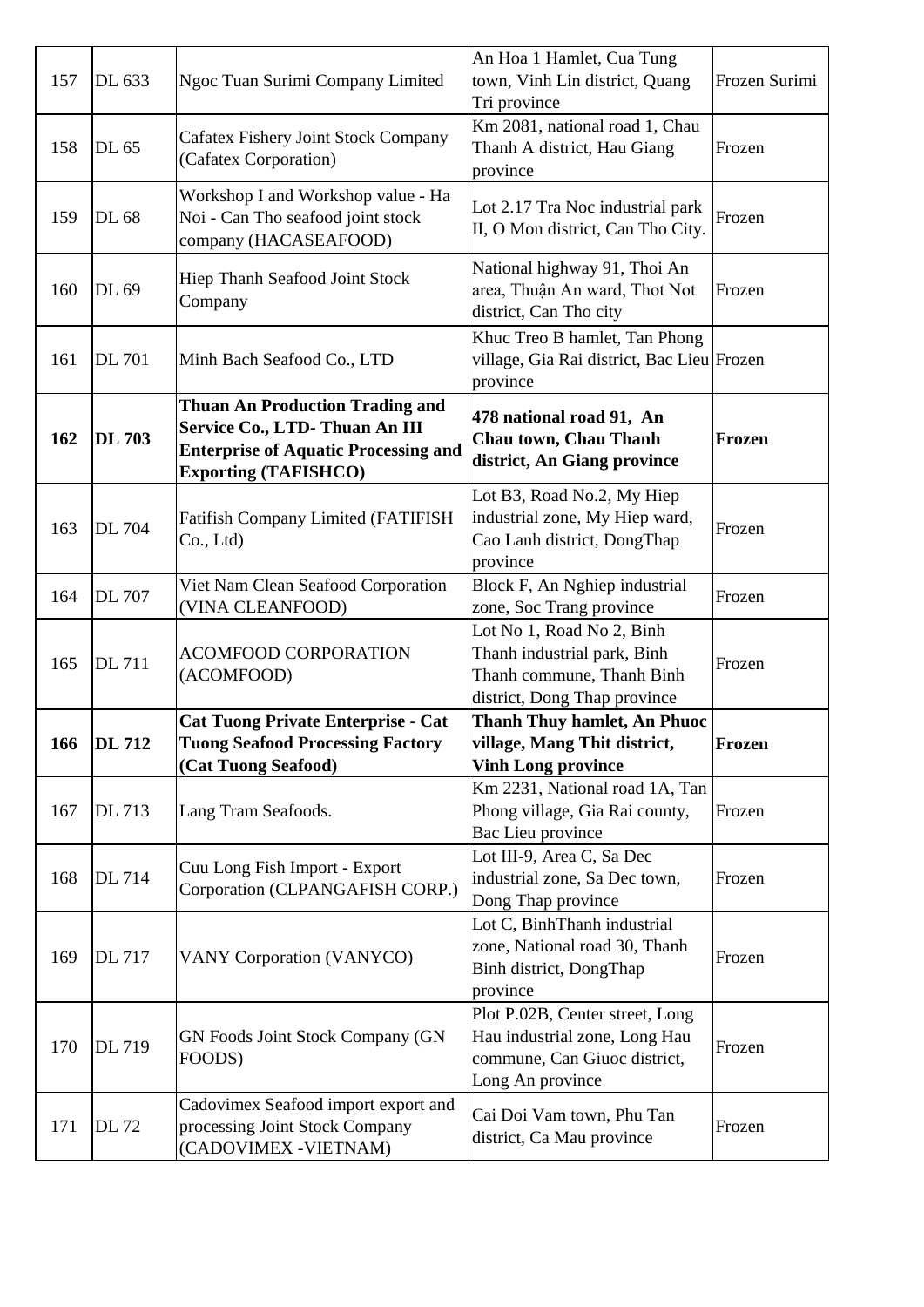| 172 | <b>DL</b> 725 | Hoa Phat Seafood Import Export And<br>Processing JSC (HOPHAFISH)                            | Lot A, Binh Long industrial<br>zone, Chau Phu district, An<br>Giang province                                         | Frozen |
|-----|---------------|---------------------------------------------------------------------------------------------|----------------------------------------------------------------------------------------------------------------------|--------|
| 173 | DL 726        | Long Thanh Seafood Processing<br>Factory - Truong Phu Seafood Joint<br><b>Stock Company</b> | 1/399, Highway Nam Song Han,<br>Vinh An Hamlet, Vinh Trach<br>Commune, Bac Lieu city, Bac<br>Lieu Province           | Frozen |
| 174 | <b>DL</b> 727 | Tan Phong Phu Seafood Company<br>Limited (TD CO., LTD)                                      | Thi Tran A hamlet, Hoa Binh<br>town, Hoa Binh district, Bac<br>Lieu province                                         | Frozen |
| 175 | DL 728        | Hai Wang Seafood Co., Ltd                                                                   | Lot 13-14, Phan Thiet fishing<br>port, Phan Thiet city, Binh<br>Thuan province                                       | Frozen |
| 176 | DL 732        | Dong A Seafood Company Limited<br>(DONG A SEAFOOD)                                          | Block B, Binh Long industrial<br>park, Chau Phu district, An<br>Giang province                                       | Frozen |
| 177 | DL 733        | Thien Ma Seafood Co., Ltd - Factory 3<br>(THIMACO)                                          | 2.11 E street No.9, Tra Noc II<br>zone, O Mon district, Can Tho<br>city                                              | Frozen |
| 178 | DL 734        | Minh Phu Hau Giang Seafood Joint<br>Stock Company (Minh Phu Hau Giang<br>Seafood Corp)      | 3A street, Song Hau industrial<br>zone, Chau Thanh district, Hau<br>Giang provine                                    | Frozen |
| 179 | DL 737        | Minh Quy Seafoods Co., Ltd                                                                  | Lot 14, Tan My Chanh industrial<br>group, ward 9, My Tho city, Tien Frozen<br>Giang province                         |        |
| 180 | DL 738        | Quoc Toan Seafood Processing Factory<br>(QUOC TOAN PTE)                                     | Block Q.1A, Center street, Long<br>Hau industrial zone, Long Hau<br>commune, Can Giuoc district,<br>Long An province | Frozen |
| 181 | DL 739        | Dai Dai Thanh Seafoods                                                                      | Dong Hoa hamlet, Song Thuan<br>commune, Chau Thanh district,<br>Tien Giang province                                  | Frozen |
| 182 | DL 740        | Hai Huong Seafood Joint Stock<br>Company (HHFISH)                                           | Lot No.A8-A9, An Hiep<br>industrial zone, Chau Thanh<br>district, Ben Tre provine                                    | Frozen |
| 183 | DL 742        | <b>Western Foods Technology Company</b><br>Ltd. (WEST VINA)                                 | Lot 2.20F1, Tra Noc industrial<br>park II, Phuoc Thoi ward, O<br>Mon district, Can Tho city                          | Frozen |
| 184 | <b>DL</b> 75  | Viet Thang Factory - ANVIFISH Joint<br>stock company (ANVIFISH CO)                          | National road 91, Thanh An<br>hamlet, My Thoi ward, Long<br>Xuyen city, An Giang province                            | Frozen |
| 185 | DL 753        | GOLDENQUALITY SEAFOOD<br><b>CORPORATION</b><br>(GOLDENQUALITY)                              | Song Hau Industrial Zone, Dong<br>Phu wall, Chau Thanh district,<br>Hau Giang province                               | Frozen |
| 186 | DL 756        | Khanh Sung Seafood                                                                          | 67, National road 1A, My Xuyen<br>district, Soc Trang province                                                       | Frozen |
| 187 | DL 760        | Co Chien Seafood Joint Stock Company<br>(COCHI Co., Ltd.)                                   | Lot 2-9A1, Tra Noc 2 industrial<br>park, Phuoc Thoi ward, O Mon<br>District, Can Tho city                            | Frozen |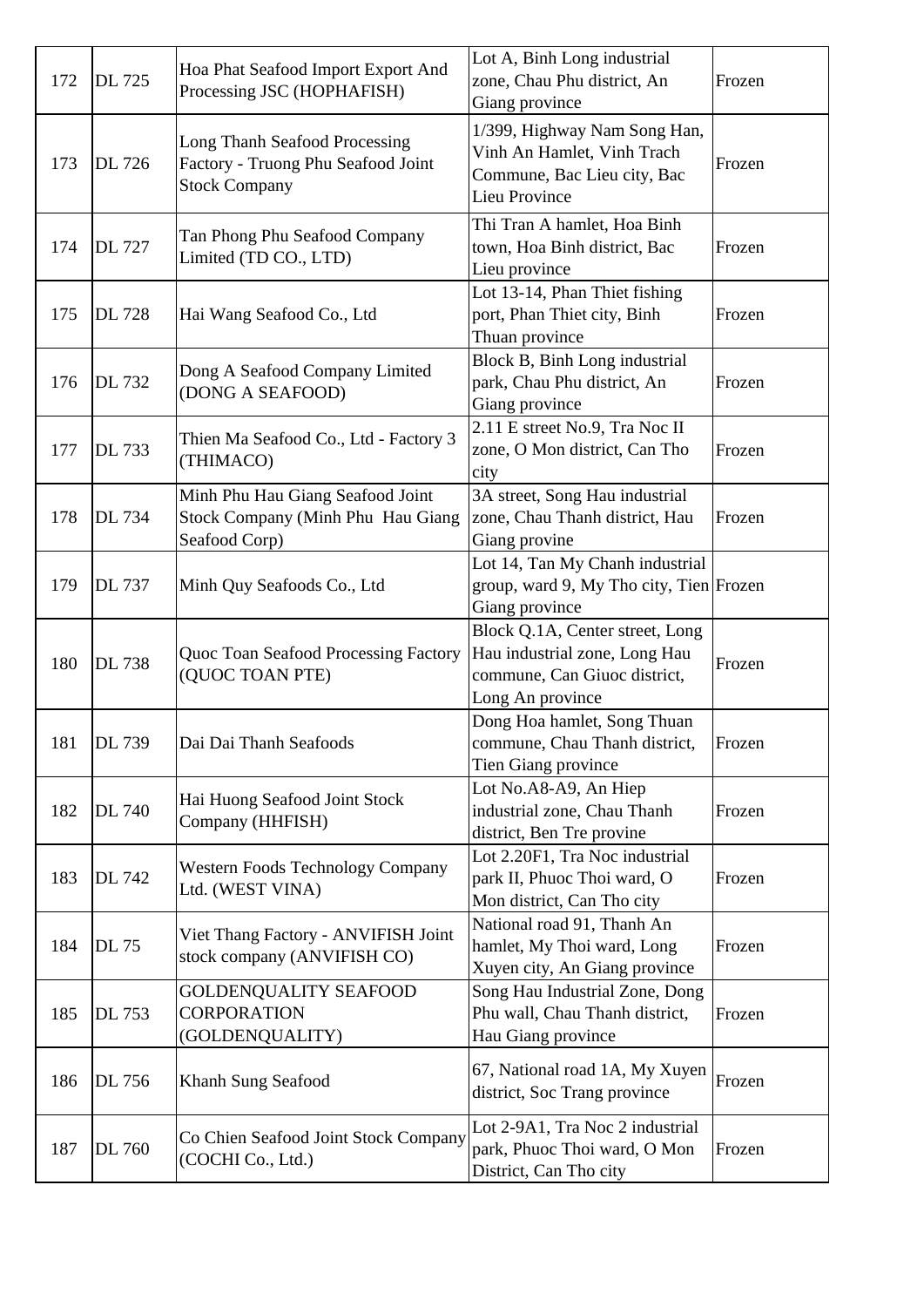| 188 | DL 768        | Phu Hung Company Limited (BIFISH)                                                                                                                      | Lot C street 7, Hung Phu 1<br>Industrial Zone, Tan Phu Ward,<br>Cai Rang District, Can Tho City,<br>Viet Nam | Frozen            |
|-----|---------------|--------------------------------------------------------------------------------------------------------------------------------------------------------|--------------------------------------------------------------------------------------------------------------|-------------------|
| 189 | <b>DL78</b>   | <b>SEAPRODEX MINH HAI</b>                                                                                                                              | Km 2184, national road IA, ward<br>8, Bac Lieu town, Bac Lieu<br>province                                    | Frozen            |
| 190 | DL 79         | Vinh Nguyen Co., Ltd (VN CO., LTD)                                                                                                                     | Lot 16A9-1, road No.02, Tra<br>Noc I industrial zone, Binh Thuy<br>district, Can Tho city                    | Frozen            |
| 191 | <b>DL 85</b>  | Nam Long Seafood Export processing<br>Factory - DRAGON Viet Nam                                                                                        | Tran Thoi village, Cai Nuoc<br>district, Ca Mau province                                                     | Frozen            |
| 192 | <b>DL 90</b>  | <b>Nhatrang Seaproduct Company</b><br>(Nhatrang Seafoods) - Nhatrang<br>Seafoods - F.90                                                                | 01 Phuoe Long Str.-Binh Tan -<br><b>Nha Trang City - Khanh Hoa</b><br><b>Province</b>                        | Frozen            |
| 193 | DL 97         | Tan Thanh Export Products processing<br>Enterprise - Ca Mau Agricultural<br>Products and foodstuff imp-exp joint<br>stock company (AGRIMEXCO<br>CAMAU) | 969 Ly Thuong Kiet street,<br>precinct 6, Ca Mau city, Ca Mau<br>province                                    | Frozen            |
| 194 | <b>HK148</b>  | Factory No.1 - Special aquatic products<br>Joint Stock Company (SEASPIMEX -<br><b>VIETNAM</b> )                                                        | B23/63, Hamlet 2, Hoang Phan<br>Thai street, Binh Chanh<br>commune, Binh Chanh district,<br>Ho Chi Minh city | Dried             |
| 195 | <b>HK156</b>  | <b>Binh Thoi Seafood processing</b><br>Enterprise - Sai Gon Aquatic products<br>trading joint stock company                                            | Lot 4-6-8 road IA, Tan Tao<br>industrial zone, Tan Tao A ward,<br>Binh Tan district, Ho Chi Minh<br>city     | Dried             |
| 196 | <b>HK187</b>  | Investment commerce fisheries<br>corporation – INCOMFISH<br>Corporation, Seafood & foodstuff<br>processing factory No 5                                | A77/I, road No.7, Vinh Loc<br>industrial zone, Binh Tan<br>district, Ho Chi Minh city                        | Dried             |
| 197 | <b>HK 210</b> | KHANH HOA SEAFOODS<br>EXPORTING COMPANY, LTD.<br>(KHASPEXCO)                                                                                           | No. 50 Vo Thi Sau Street, Phuoc<br>Long Ward, Nha Trang City,<br>Khanh Hoa Province                          | Dried             |
| 198 | <b>HK 212</b> | Camranh Seafoods Processing &<br><b>Exporting Company Limited</b><br>(CAMRANH SEAFOODS Co., Ltd)                                                       | 60 Nguyen Thai Hoc Street, Cam<br>Loi Ward, Cam Ranh Town,<br>Khánh Hoa Province                             | Dried             |
| 199 | <b>HK 216</b> | An Lac Seafood Co., Ltd (ALSF CO.,<br>LTD)                                                                                                             | Lot A14, road 4A, Hai Son<br>industrial zone, Duc Hoa district, Dried, Live<br>Long An province              |                   |
| 200 | <b>HK 524</b> | BINH THEM Co., Ltd.                                                                                                                                    | Hon Khoi industrial zone, Ninh<br>Hai commune, Ninh Hoa district, Dried<br>Khanh Hoa province                |                   |
| 201 | <b>NM138</b>  | Hung Thanh Phu Quoc fish sauce<br>manufacture enterprise                                                                                               | 5th quarter, Duong Dong town,<br>Phu Quoc district, Kien Giang<br>province                                   | <b>Fish Sauce</b> |
| 202 | NM 139        | Thanh Ha Fish Sauce Co., Ltd.                                                                                                                          | 4th quarter, Duong Dong town,<br>Phu Quoc district, Kien Giang<br>province                                   | <b>Fish Sauce</b> |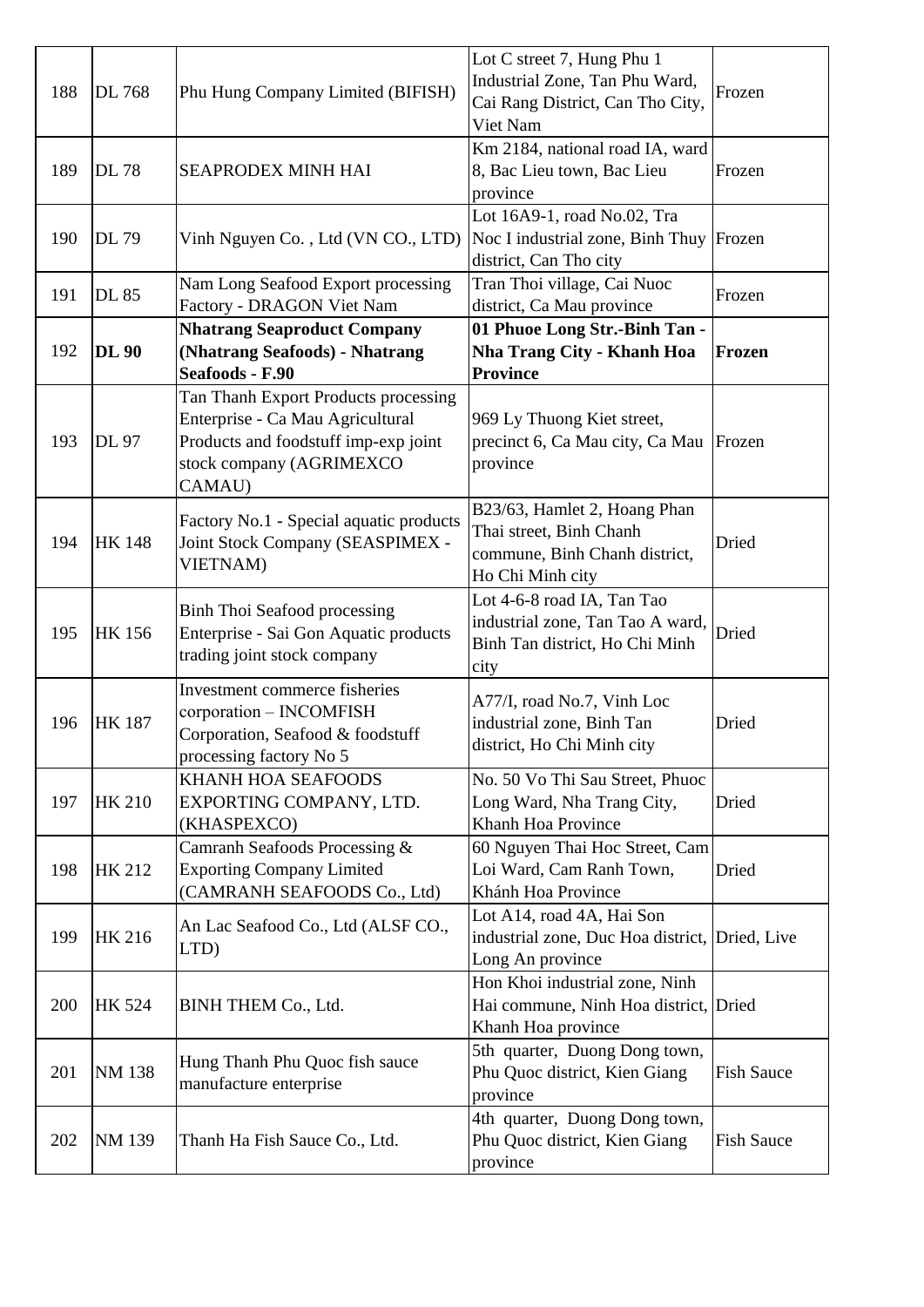| 203 | <b>NM188</b>  | Investment commerce fisheries<br>corporation - INCOMFISH<br>Corporation, Seafood & foodstuff<br>processing factory No 4 | A77/I, road No.7, Vinh Loc<br>industrial zone, Binh Tan<br>district, Ho Chi Minh city | <b>Fish Sauce</b> |
|-----|---------------|-------------------------------------------------------------------------------------------------------------------------|---------------------------------------------------------------------------------------|-------------------|
| 204 | <b>NM 331</b> | MINH HA CO., LTD.                                                                                                       | Lot C, $42B/1$ street No. 7, Vinh<br>Loc IP, Binh Chanh district, Ho<br>Chi Minh city | <b>Fish Sauce</b> |
| 205 | 79-002-<br>DG | Anh nhan Traiding Production Co., Ltd<br>(ANPRO)                                                                        | 42/3E hamlet 4, Xuan Thoi<br>Thuong commune, Hoc Mon<br>district, Ho Chi Minh city    | Chilled, Alive    |
| 206 | DL 319        | United Seafood Packers Joint Stock<br>Company (USPC)                                                                    | Lot D1, road 3, Dong An<br>industrial zone, Thuan An<br>district, Binh Duong province | Frozen            |
| 207 | <b>DL 735</b> | <b>Eastern Foods Technology Limited</b><br>Company (EASTERN FOODS)                                                      | Bung Binh hamlet, Hung Thuan<br>ward, Trang Bang district, Tay<br>Ninh province       | Frozen            |